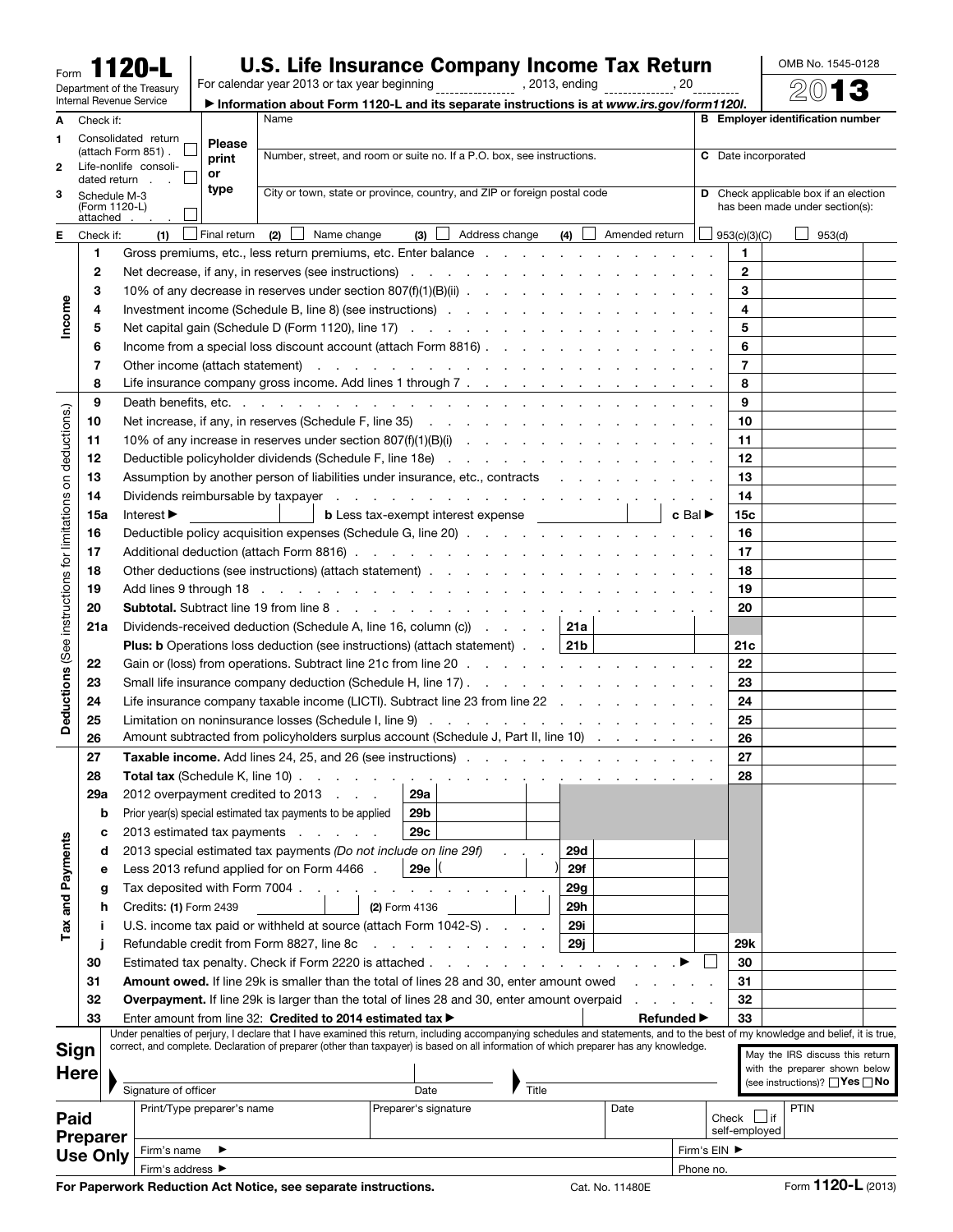|              | Form 1120-L (2013)                                                                                                                                                                                                                               |                |                        |                  |                         |                     | Page 2 |
|--------------|--------------------------------------------------------------------------------------------------------------------------------------------------------------------------------------------------------------------------------------------------|----------------|------------------------|------------------|-------------------------|---------------------|--------|
|              | <b>Schedule A</b><br>Dividend Income and Dividends-Received Deduction (see instructions)                                                                                                                                                         |                |                        |                  |                         |                     |        |
|              | Dividends subject to proration                                                                                                                                                                                                                   |                | (a) Dividends received | $(b)$ %          |                         | (c) Deduction       |        |
| 1.           | Domestic corporations, less-than-20%-owned (other than debt-                                                                                                                                                                                     |                |                        |                  |                         | $((a)$ times $(b))$ |        |
|              | financed stock)<br>المنافر والمنافر والمنافر والمنافر والمنافر والمراقب                                                                                                                                                                          | $\blacksquare$ |                        | 70               |                         |                     |        |
| $\mathbf{2}$ | Domestic corporations, 20%-or-more-owned (other than debt-                                                                                                                                                                                       |                |                        |                  |                         |                     |        |
|              | financed stock)<br>and a series of the contract of the contract of the contract of                                                                                                                                                               | $\mathbf{2}$   |                        | 80               |                         |                     |        |
| 3            | Debt-financed stock of domestic and foreign corporations                                                                                                                                                                                         | 3              |                        | see instructions |                         |                     |        |
| 4            | Public utility corporations, less-than-20%-owned                                                                                                                                                                                                 | 4              |                        | 42               |                         |                     |        |
| 5            | Public utility corporations, 20%-or-more-owned                                                                                                                                                                                                   | 5              |                        | 48               |                         |                     |        |
| 6            | Foreign corporations, less-than-20%-owned, and certain FSCs<br>$\sim$                                                                                                                                                                            | 6              |                        | 70               |                         |                     |        |
| 7            | Foreign corporations, 20%-or-more-owned, and certain FSCs<br>$\mathbf{r}$                                                                                                                                                                        | $\overline{7}$ |                        | 80               |                         |                     |        |
| 8            | Wholly owned foreign subsidiaries and certain FSCs                                                                                                                                                                                               | 8              |                        | 100              |                         |                     |        |
| 9            | Certain affiliated company dividends                                                                                                                                                                                                             | 9              |                        | 100              |                         |                     |        |
| 10           | Gross dividends-received deduction. Add lines 1 through 9                                                                                                                                                                                        | 10             |                        |                  |                         |                     |        |
| 11           | Company share percentage (Schedule F, line 32)                                                                                                                                                                                                   | 11             |                        |                  |                         |                     |        |
| 12           | Prorated amount. Line 10 times line 11                                                                                                                                                                                                           | 12             |                        |                  |                         |                     |        |
|              | Dividends not subject to proration                                                                                                                                                                                                               |                |                        |                  |                         |                     |        |
| 13           | Affiliated company dividends                                                                                                                                                                                                                     | 13             |                        | see instructions |                         |                     |        |
| 14           | Other corporate dividends                                                                                                                                                                                                                        | 14             |                        |                  |                         |                     |        |
| 15           | Total dividends. Add lines 1 through 14, column (a). Enter here                                                                                                                                                                                  |                |                        |                  |                         |                     |        |
|              | and on Schedule B, line 2<br>the contract of the contract of the contract of                                                                                                                                                                     | 15             |                        |                  |                         |                     |        |
| 16           | <b>Total deductions.</b> Add lines 12 and 13, column (c). Reduce the                                                                                                                                                                             |                |                        |                  |                         |                     |        |
|              | deduction as provided in section $805(a)(4)(D)(ii)$ . Enter here and on                                                                                                                                                                          |                |                        |                  |                         |                     |        |
|              | page 1, line 21a and on Schedule J, Part I, line 2c                                                                                                                                                                                              | 16             |                        |                  |                         |                     |        |
|              | <b>Schedule B</b><br>Gross Investment Income (section 812(d)) (see instructions)                                                                                                                                                                 |                |                        |                  |                         |                     |        |
| 1            |                                                                                                                                                                                                                                                  |                |                        |                  | $\mathbf{1}$            |                     |        |
| 2            |                                                                                                                                                                                                                                                  |                |                        |                  | $\mathbf{2}$            |                     |        |
| 3            | Gross rents<br>the contract of the contract of the contract of the contract of the contract of the contract of the contract of                                                                                                                   |                |                        |                  | 3                       |                     |        |
| 4            | Gross royalties<br>a construction of the construction of the construction of the construction of the construction of the construction of the construction of the construction of the construction of the construction of the construction of the |                |                        |                  | $\overline{\mathbf{4}}$ |                     |        |
| 5            |                                                                                                                                                                                                                                                  |                |                        |                  | 5                       |                     |        |
| 6            | Excess of net short-term capital gain over net long-term capital loss (Schedule D (Form 1120), line 16).                                                                                                                                         |                |                        |                  | 6                       |                     |        |
| 7            | Gross income from trade or business other than an insurance business (attach statement)                                                                                                                                                          |                |                        |                  | $\overline{7}$          |                     |        |
| 8            | Investment income. Add lines 1 through 7. Enter here and on page 1, line 4                                                                                                                                                                       |                |                        |                  | 8                       |                     |        |
| 9            | Tax-exempt interest. Enter here and on Schedule F, line 13 and Schedule J, Part I, line 2d                                                                                                                                                       |                |                        |                  | 9                       |                     |        |
| 10           | Increase in policy cash value of section 264(f) policies as defined in section 805(a)(4)(F). Enter here and                                                                                                                                      |                |                        |                  |                         |                     |        |
|              |                                                                                                                                                                                                                                                  |                |                        |                  | 10                      |                     |        |
| 11           | Add lines 8, 9, and 10<br>the contract of the contract of the contract of the contract of the contract of the contract of the contract of                                                                                                        |                |                        |                  | 11                      |                     |        |
| 12           | 100% qualifying dividends resources in the contract of the contract of the contract of the contract of the contract of the contract of the contract of the contract of the contract of the contract of the contract of the con                   |                |                        |                  | 12                      |                     |        |
| 13           | Gross investment income. Subtract line 12 from line 11. Enter here and on Schedule F, line 9                                                                                                                                                     |                |                        |                  | 13                      |                     |        |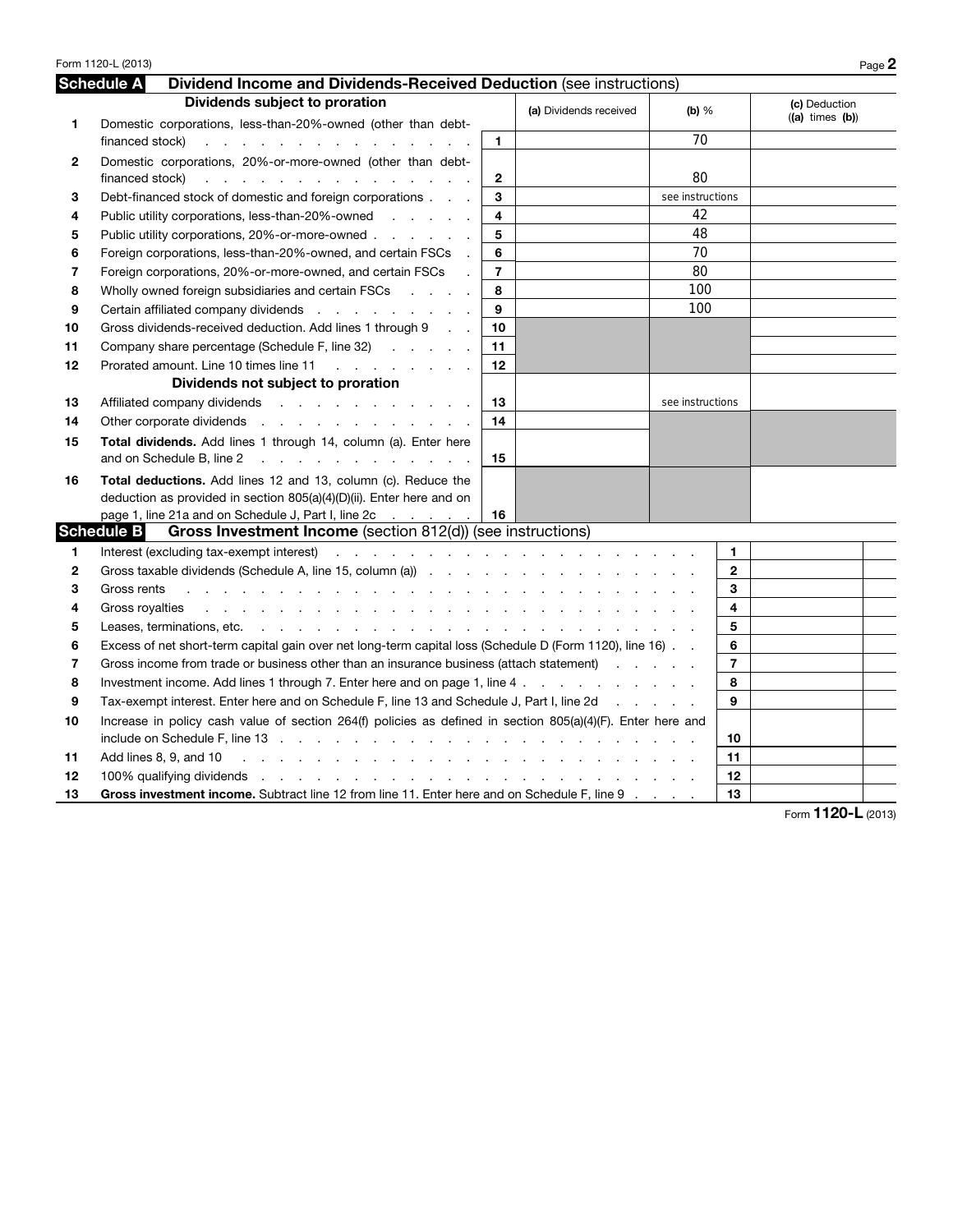|          | Form 1120-L (2013)                                                                                                                                                                                                             |                 |                |                           |     |                     | Page $3$ |
|----------|--------------------------------------------------------------------------------------------------------------------------------------------------------------------------------------------------------------------------------|-----------------|----------------|---------------------------|-----|---------------------|----------|
|          | <b>Schedule F</b><br>Increase (Decrease) in Reserves (section 807) and Company/Policyholder Share Percentage                                                                                                                   |                 |                |                           |     |                     |          |
|          | (section 812) (see instructions)                                                                                                                                                                                               |                 |                |                           |     |                     |          |
|          |                                                                                                                                                                                                                                |                 |                | (a) Beginning of tax year |     | (b) End of tax year |          |
| 1        | Life insurance reserves                                                                                                                                                                                                        |                 | 1.             |                           |     |                     |          |
| 2        | Unearned premiums and unpaid losses expansion and unpaid losses                                                                                                                                                                |                 | $\mathbf{2}$   |                           |     |                     |          |
| з        | Supplementary contracts<br>the contract of the contract of                                                                                                                                                                     |                 | 3              |                           |     |                     |          |
| 4        | Dividend accumulations and other amounts                                                                                                                                                                                       |                 | 4              |                           |     |                     |          |
| 5        | Advance premiums                                                                                                                                                                                                               |                 | 5              |                           |     |                     |          |
| 6        | Special contingency reserves expansion of the series of the series of the series of the series of the series o                                                                                                                 |                 | 6              |                           |     |                     |          |
| 7        |                                                                                                                                                                                                                                |                 | $\overline{7}$ |                           |     |                     |          |
|          |                                                                                                                                                                                                                                |                 |                |                           |     |                     |          |
| 8        | Increase (decrease) in reserves under section 807. Subtract line 7, column (a) from line 7, column (b)                                                                                                                         |                 |                |                           | 8   |                     |          |
| 9        |                                                                                                                                                                                                                                |                 |                |                           | 9   |                     |          |
| 10a      | Required interest on reserves under sections 807(c)(1), (3), (4), (5), and (6) (attach                                                                                                                                         |                 |                |                           |     |                     |          |
|          | the contract of the contract of the contract of the contract of the contract of<br>statement).                                                                                                                                 | 10a             |                |                           |     |                     |          |
| b        | Deductible excess interest. Enter here and on lines 18b and 19 below                                                                                                                                                           | 10 <sub>b</sub> |                |                           |     |                     |          |
| c        | Deductible amounts credited to employee pension funds                                                                                                                                                                          | 10c             |                |                           |     |                     |          |
| d        | Deductible amounts credited to deferred annuities                                                                                                                                                                              | <b>10d</b>      |                |                           |     |                     |          |
| е        | Deductible interest on amounts left on deposit                                                                                                                                                                                 | 10e             |                |                           |     |                     |          |
|          |                                                                                                                                                                                                                                |                 |                |                           |     |                     |          |
| f        | Total policy interest. Add lines 10a through 10e. Enter here and on line 26 below                                                                                                                                              |                 |                |                           | 10f |                     |          |
| 11       | Subtract line 10f from line 9<br>the contract of the                                                                                                                                                                           |                 |                |                           | 11  |                     |          |
| 12       | Life insurance company gross income (see instructions)                                                                                                                                                                         | 12              |                |                           |     |                     |          |
| 13       | Tax-exempt interest and the increase in policy cash value of section 264(f) policies as                                                                                                                                        |                 |                |                           |     |                     |          |
|          | defined in section $805(a)(4)(F)$ . (Enter the sum of Schedule B, line 9 and line 10.) $\ldots$                                                                                                                                | 13              |                |                           |     |                     |          |
|          |                                                                                                                                                                                                                                |                 |                |                           |     |                     |          |
| 14       |                                                                                                                                                                                                                                |                 |                |                           | 14  |                     |          |
| 15       | Increase in reserves from line 8. (If a decrease in reserves, enter -0-.)                                                                                                                                                      |                 |                |                           | 15  |                     |          |
| 16       | Subtract line 15 from line 14.                                                                                                                                                                                                 |                 |                |                           | 16  |                     |          |
|          |                                                                                                                                                                                                                                |                 |                |                           |     |                     |          |
| 17       | Investment income ratio. Divide line 11 by line 16. If zero or less, enter -0-                                                                                                                                                 |                 |                |                           | 17  |                     |          |
| 18a      | Policyholder dividends paid or accrued entity and some control of the control of the control of the control of the control of the control of the control of the control of the control of the control of the control of the co | 18a             |                |                           |     |                     |          |
| b        | Excess interest from line 10b                                                                                                                                                                                                  | 18 <sub>b</sub> |                |                           |     |                     |          |
| c        | Premium adjustments                                                                                                                                                                                                            | 18 <sub>c</sub> |                |                           |     |                     |          |
| d        | Experience-rated refunds<br>and a series of the contract of the contract of the con-                                                                                                                                           | <b>18d</b>      |                |                           |     |                     |          |
| е        | Deductible policyholder dividends. Add lines 18a through 18d. Enter here and on page 1, line 12                                                                                                                                |                 |                |                           | 18e |                     |          |
|          |                                                                                                                                                                                                                                | 19              |                |                           |     |                     |          |
| 19       | Deductible excess interest from line 10b<br>Deductible dividends on employee pension funds results and results are all the Deductible dividends on employee pension funds                                                      | 20              |                |                           |     |                     |          |
| 20       |                                                                                                                                                                                                                                | 21              |                |                           |     |                     |          |
| 21<br>22 | Deductible premium and mortality charges for contracts paying excess interest                                                                                                                                                  | 22              |                |                           |     |                     |          |
|          |                                                                                                                                                                                                                                |                 |                |                           |     |                     |          |
| 23       |                                                                                                                                                                                                                                |                 |                |                           | 23  |                     |          |
| 24       |                                                                                                                                                                                                                                |                 |                |                           | 24  |                     |          |
| 25       | Investment portion of dividends. Line 17 times line 24 \cdot by contact the contact of the line of the line of the line of the line of the line of the line of the line of the line of the line of the line of the line of the |                 |                |                           | 25  |                     |          |
| 26       |                                                                                                                                                                                                                                |                 |                |                           | 26  |                     |          |
| 27       |                                                                                                                                                                                                                                |                 |                |                           | 27  |                     |          |
| 28       |                                                                                                                                                                                                                                |                 |                |                           | 28  |                     |          |
| 29       | Policyholder share amount from line 27 (a) and a series and a series and a series of the state of the state of the state of the state of the state of the state of the state of the state of the state of the state of the sta |                 |                |                           | 29  |                     |          |
| 30       | Company share of net investment income. Subtract line 29 from line 28                                                                                                                                                          |                 |                |                           | 30  |                     |          |
| 31       | Total share percentage entering the contract of the contract of the contract of the contract of the contract of                                                                                                                |                 |                |                           | 31  |                     | 100%     |
| 32       | <b>Company share percentage.</b> Divide line 30 by line 28. Enter here and on Schedule A, line 11                                                                                                                              |                 |                |                           | 32  |                     | %        |
| 33       |                                                                                                                                                                                                                                |                 |                |                           | 33  |                     | %        |
| 34       | Policyholders' share of tax-exempt interest and the increase in policy cash value of section 264(f) policies as                                                                                                                |                 |                |                           |     |                     |          |
|          | defined in section 805(a)(4)(F). Multiply line 13 by line 33 $\ldots$ $\ldots$ $\ldots$ $\ldots$ $\ldots$ $\ldots$ $\ldots$                                                                                                    |                 |                |                           | 34  |                     |          |
| 35       | Net increase (decrease) in reserves. Subtract line 34 from line 8. If an increase, enter here and on page 1,                                                                                                                   |                 |                |                           |     |                     |          |
|          |                                                                                                                                                                                                                                |                 |                |                           | 35  |                     |          |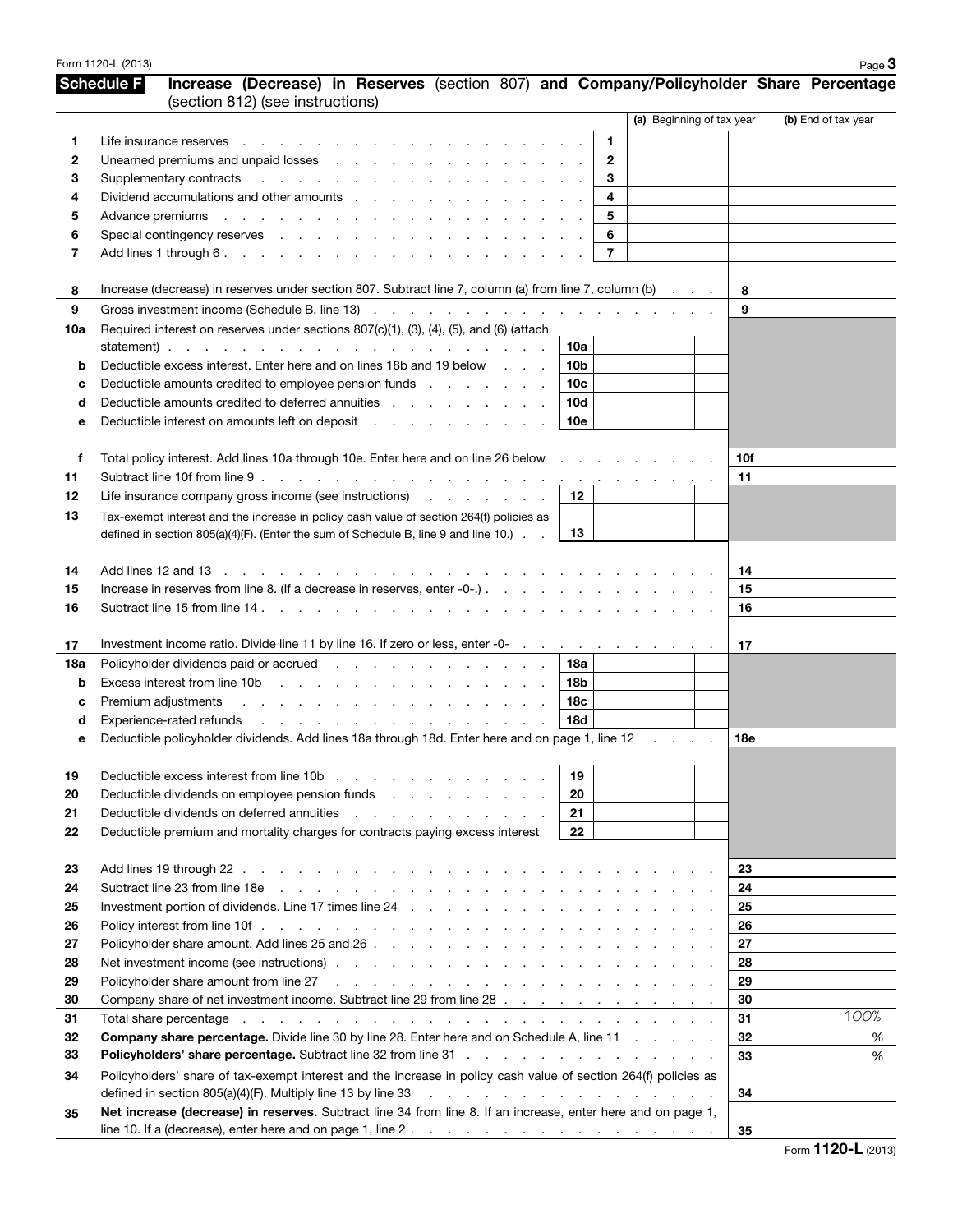|     | Form 1120-L (2013)                                                                                                                                                                                                                |                         |             |                 |                             |                | Page 4             |
|-----|-----------------------------------------------------------------------------------------------------------------------------------------------------------------------------------------------------------------------------------|-------------------------|-------------|-----------------|-----------------------------|----------------|--------------------|
|     | Schedule G<br>Policy Acquisition Expenses (section 848) (see instructions)                                                                                                                                                        |                         |             |                 |                             |                |                    |
|     |                                                                                                                                                                                                                                   |                         | (a) Annuity |                 | (b) Group life<br>insurance |                | (c) Other          |
| 1   | Gross premiums and other consideration                                                                                                                                                                                            | 1.                      |             |                 |                             |                |                    |
| 2   | Return premiums and premiums and other consideration incurred for                                                                                                                                                                 |                         |             |                 |                             |                |                    |
|     | reinsurance<br>the companies of the companies of the companies of the companies of                                                                                                                                                | $\mathbf{2}$            |             |                 |                             |                |                    |
| 3   | Net premiums. Subtract line 2 from line 1                                                                                                                                                                                         | 3                       |             |                 |                             |                |                    |
| 4   | Net premium percentage                                                                                                                                                                                                            | $\overline{\mathbf{4}}$ | 1.75%       |                 | 2.05%                       |                | 7.7%               |
| 5   |                                                                                                                                                                                                                                   | 5                       |             |                 |                             |                |                    |
| 6   | Combine line 5, columns (a), (b), and (c), and enter here. If zero or less, enter -0- on lines 7 and 8                                                                                                                            |                         |             |                 |                             | 6              |                    |
| 7   | Unused balance of negative capitalization amount from prior years enters on the context of the state of the Unus                                                                                                                  |                         |             |                 |                             | $\overline{7}$ |                    |
|     |                                                                                                                                                                                                                                   |                         |             |                 |                             |                |                    |
| 8   | Combine lines 6 and 7. If zero or less, enter -0-<br>example 2014 and 2015 and 2016 and 2016 and 2016 and 2016 and 2016 and 2016 and 2016 and 2016 and 2016 and 20<br>1. The Company of the Company of the Company of the Company |                         |             |                 |                             | 8              |                    |
| 9   | General deductions (attach statement). The contract of the contract of the contract of the contract of the contract of the contract of the contract of the contract of the contract of the contract of the contract of the con    |                         |             |                 |                             | 9              |                    |
| 10  |                                                                                                                                                                                                                                   |                         |             |                 |                             | 10             |                    |
| 11  | Deductible general deductions. Subtract line 10 from line 9. Enter here and include on page 1, line 18                                                                                                                            |                         |             |                 |                             | 11             |                    |
| 12  | If the amount on line 6 is negative, enter it as a positive amount. If the amount on line 6 is positive, enter -0-                                                                                                                |                         |             |                 |                             | 12             |                    |
| 13  | Unamortized specified policy acquisition expenses from prior years enters and account of the set of the United States of the United States of the United States of the United States of the United States of the United States    |                         |             |                 |                             | 13             |                    |
| 14  | Deductible negative capitalization amount. Enter the lesser of line 12 or line 13                                                                                                                                                 |                         |             |                 |                             | 14             |                    |
| 15a | Tentative 60-month specified policy acquisition expenses. Enter amount from line 10, but not                                                                                                                                      |                         |             |                 |                             |                |                    |
|     | more than \$5 million by a contract of the contract of the contract of the contract of the contract of the contract of the contract of the contract of the contract of the contract of the contract of the contract of the cont   |                         |             | 15a             |                             |                |                    |
| b   |                                                                                                                                                                                                                                   |                         |             | 15 <sub>b</sub> | \$10,000,000                |                |                    |
| 16  | Phase-out amount. Subtract line 15b from line 10. If zero or less, enter -0-                                                                                                                                                      |                         |             | 16              |                             |                |                    |
| 17a | Current year 60-month specified policy acquisition expenses. Subtract line 16 from line 15a. If                                                                                                                                   |                         |             |                 |                             |                |                    |
|     | zero or less, enter -0- $\ldots$ $\ldots$ $\ldots$ $\ldots$ $\ldots$ $\ldots$ $\ldots$ $\ldots$ $\ldots$ $\ldots$ $\ldots$                                                                                                        |                         |             | 17a             |                             |                |                    |
|     |                                                                                                                                                                                                                                   |                         |             |                 |                             |                |                    |
| b   | Enter 10% of line 17a<br>the contract of the contract of the contract of the contract of the contract of the contract of the contract of                                                                                          |                         |             |                 |                             | 17b            |                    |
| 18a | Current year 120-month specified policy acquisition expenses. Subtract line 17a from                                                                                                                                              |                         |             |                 |                             |                |                    |
|     |                                                                                                                                                                                                                                   |                         |             | 18a             |                             |                |                    |
|     |                                                                                                                                                                                                                                   |                         |             |                 |                             |                |                    |
| b   |                                                                                                                                                                                                                                   |                         |             |                 |                             | 18b            |                    |
| 19  | Enter the applicable amount of amortization from specified policy acquisition expenses capitalized in prior years                                                                                                                 |                         |             |                 |                             |                |                    |
|     | and deductible this year. Attach statement expansion of the contract of the contract of the contract of the contract of the contract of the contract of the contract of the contract of the contract of the contract of the co    |                         |             |                 |                             | 19             |                    |
|     |                                                                                                                                                                                                                                   |                         |             |                 |                             |                |                    |
| 20  | Deductible policy acquisition expenses. Add lines 14, 17b, 18b, and 19. Enter here and on page 1, line 16                                                                                                                         |                         |             |                 |                             | 20             | Form 1120-L (2013) |
|     |                                                                                                                                                                                                                                   |                         |             |                 |                             |                |                    |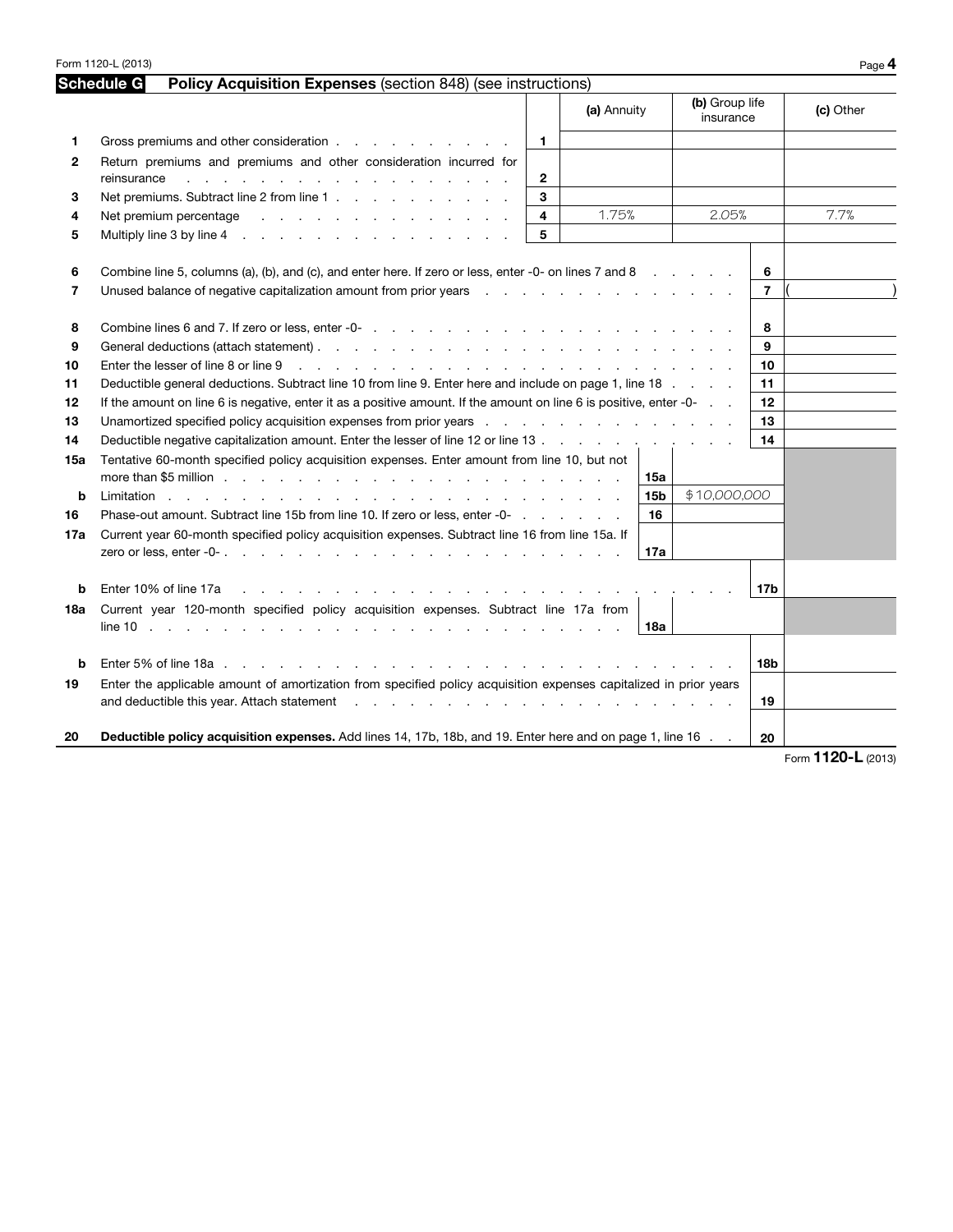| Form 1120-L (2013)<br>$\sim$ $\sim$ $\sim$ $\sim$ $\sim$ | Page 5 |
|----------------------------------------------------------|--------|
|----------------------------------------------------------|--------|

## Schedule H Small Life Insurance Company Deduction (section 806(a)) (see instructions) Part I-Controlled Group Information

|         | $-$ outri office of oup fillof fields                                                                                                                                                                                                                                                                                        |                                    |  |             |  |                | <b>Tentative LICTI</b> |              |  |
|---------|------------------------------------------------------------------------------------------------------------------------------------------------------------------------------------------------------------------------------------------------------------------------------------------------------------------------------|------------------------------------|--|-------------|--|----------------|------------------------|--------------|--|
|         | Name of company<br>(a) Income                                                                                                                                                                                                                                                                                                |                                    |  |             |  |                |                        | $(b)$ (Loss) |  |
| 1.      |                                                                                                                                                                                                                                                                                                                              |                                    |  |             |  |                |                        |              |  |
| 2       |                                                                                                                                                                                                                                                                                                                              |                                    |  |             |  |                |                        |              |  |
| 3       |                                                                                                                                                                                                                                                                                                                              |                                    |  |             |  |                |                        |              |  |
| 4       |                                                                                                                                                                                                                                                                                                                              |                                    |  |             |  |                |                        |              |  |
| 5       |                                                                                                                                                                                                                                                                                                                              |                                    |  |             |  |                |                        |              |  |
| 6       |                                                                                                                                                                                                                                                                                                                              |                                    |  |             |  |                |                        |              |  |
| 7       | Net controlled group tentative LICTI. Subtract line 6, column (b) from line 6, column (a).<br>Enter here and on line 11 below entertainment of the state of the state of the loop of the line of the line of the line of the line of the line of the line of the line of the line of the line of the line of the line of the |                                    |  |             |  |                |                        |              |  |
|         |                                                                                                                                                                                                                                                                                                                              |                                    |  |             |  |                |                        |              |  |
|         | million or more, complete lines 8 through 12, line 16, and enter -0- on line 17 (see instructions).                                                                                                                                                                                                                          |                                    |  |             |  |                |                        |              |  |
| 8       | Gain or (loss) from operations from page 1, line 22                                                                                                                                                                                                                                                                          | 8                                  |  |             |  |                |                        |              |  |
| 9а      | Noninsurance income<br>the contract of the contract of the contract of the contract of the contract of the contract of the contract of                                                                                                                                                                                       | 9a                                 |  |             |  |                |                        |              |  |
| b       | Noninsurance deductions<br>and the contract of the contract of the contract of the contract of the contract of the contract of the contract of the contract of the contract of the contract of the contract of the contract of the contract of the contra                                                                    | 9b                                 |  |             |  |                |                        |              |  |
| 10a     | Gain or (loss) on insurance operations. Subtract line 9a from line 8 and add                                                                                                                                                                                                                                                 |                                    |  |             |  |                |                        |              |  |
|         |                                                                                                                                                                                                                                                                                                                              | 10a                                |  |             |  |                |                        |              |  |
| b       | Adjustments (attach statement)                                                                                                                                                                                                                                                                                               | 10 <sub>b</sub><br>10 <sub>c</sub> |  |             |  |                |                        |              |  |
| c<br>11 | Net controlled group tentative LICTI from line 7                                                                                                                                                                                                                                                                             | 11                                 |  |             |  |                |                        |              |  |
|         |                                                                                                                                                                                                                                                                                                                              |                                    |  |             |  |                |                        |              |  |
| 12      | Combined tentative LICTI. Add line 10c and line 11. If \$15 million or more, skip                                                                                                                                                                                                                                            |                                    |  |             |  |                |                        |              |  |
|         | lines 13 through 15 and enter -0- on line 17 below and on page 1, line 23                                                                                                                                                                                                                                                    | 12                                 |  |             |  |                |                        |              |  |
| 13      | Enter 60% of line 12, but not more than $$1,800,000$                                                                                                                                                                                                                                                                         | $\mathbf{r}$ and $\mathbf{r}$      |  |             |  | 13             |                        |              |  |
|         |                                                                                                                                                                                                                                                                                                                              |                                    |  |             |  |                |                        |              |  |
| 14a     |                                                                                                                                                                                                                                                                                                                              | 14a                                |  | \$3,000,000 |  |                |                        |              |  |
|         |                                                                                                                                                                                                                                                                                                                              |                                    |  |             |  |                |                        |              |  |
| b       | Subtract line 14a from line 12. If zero or less, enter -0-                                                                                                                                                                                                                                                                   | $\vert$ 14b                        |  |             |  |                |                        |              |  |
| c       | Enter 15% of line 14b, but not more than \$1,800,000<br>the second contract of the second contract of the second contract of the second contract of the second contract of the second contract of the second contract of the second contract of the second contract of the second cont                                       |                                    |  |             |  | 14с            |                        |              |  |
| 15      | Tentative small life insurance company deduction. Subtract line 14c from line 13                                                                                                                                                                                                                                             |                                    |  |             |  | 15             |                        |              |  |
| 16      | Taxpayer's share. Divide line 10c by the total of line 6, column (a) and line 10c. If line 10c is zero or less, enter<br>-0- on this line.<br>and a state of the state of the                                                                                                                                                |                                    |  |             |  | 16             |                        |              |  |
| 17      | Small life insurance company deduction. Multiply line 15 by line 16. Enter here and on page 1, line 23, and                                                                                                                                                                                                                  |                                    |  |             |  |                |                        |              |  |
|         | on Schedule J, Part I, line 2b<br>the contract of the contract of the contract of the contract of the contract of                                                                                                                                                                                                            |                                    |  |             |  | 17             |                        |              |  |
|         | Limitation on Noninsurance Losses (section 806(b)(3)(C)) (see instructions)<br><b>Schedule I</b>                                                                                                                                                                                                                             |                                    |  |             |  |                |                        |              |  |
| 1.      | Noninsurance income (attach statement) expansion and the state of the state of the state of the state of the state of the state of the state of the state of the state of the state of the state of the state of the state of                                                                                                |                                    |  |             |  | $\mathbf 1$    |                        |              |  |
| 2       |                                                                                                                                                                                                                                                                                                                              |                                    |  |             |  | $\overline{2}$ |                        |              |  |
|         |                                                                                                                                                                                                                                                                                                                              |                                    |  |             |  |                |                        |              |  |
| 3       |                                                                                                                                                                                                                                                                                                                              |                                    |  |             |  | 3              |                        |              |  |
|         |                                                                                                                                                                                                                                                                                                                              |                                    |  |             |  |                |                        |              |  |
| 4       |                                                                                                                                                                                                                                                                                                                              |                                    |  |             |  | 4              |                        |              |  |
|         |                                                                                                                                                                                                                                                                                                                              |                                    |  |             |  |                |                        |              |  |
| 5       | Noninsurance loss. Subtract line 1 from line 4. If line 1 is greater than line 4, skip lines 5 through 8 and enter                                                                                                                                                                                                           |                                    |  |             |  |                |                        |              |  |
|         | $-0-$ on line $9$<br><u>in the second contract of the second second</u><br>the contract of the contract of the contract of the contract of the contract of the contract of the contract of                                                                                                                                   |                                    |  |             |  | 5              |                        |              |  |
|         |                                                                                                                                                                                                                                                                                                                              |                                    |  |             |  |                |                        |              |  |
| 6       |                                                                                                                                                                                                                                                                                                                              |                                    |  |             |  | 6              |                        |              |  |
| 7       |                                                                                                                                                                                                                                                                                                                              |                                    |  |             |  | $\overline{7}$ |                        |              |  |
|         | Enter 35% of the excess of LICTI (page 1, line 24) over any noninsurance loss included on page 1                                                                                                                                                                                                                             |                                    |  |             |  |                |                        |              |  |
| 8       | Enter the lesser of line 6 or line 7.<br>the second contract of the second contract of the second contract of the second contract of the second contract of the second contract of the second contract of the second contract of the second contract of the second cont                                                      |                                    |  |             |  | 8              |                        |              |  |
|         |                                                                                                                                                                                                                                                                                                                              |                                    |  |             |  |                |                        |              |  |
| 9       | Limitation on noninsurance losses. Subtract line 8 from line 5. Enter here and on page 1, line 25                                                                                                                                                                                                                            |                                    |  |             |  | 9              |                        |              |  |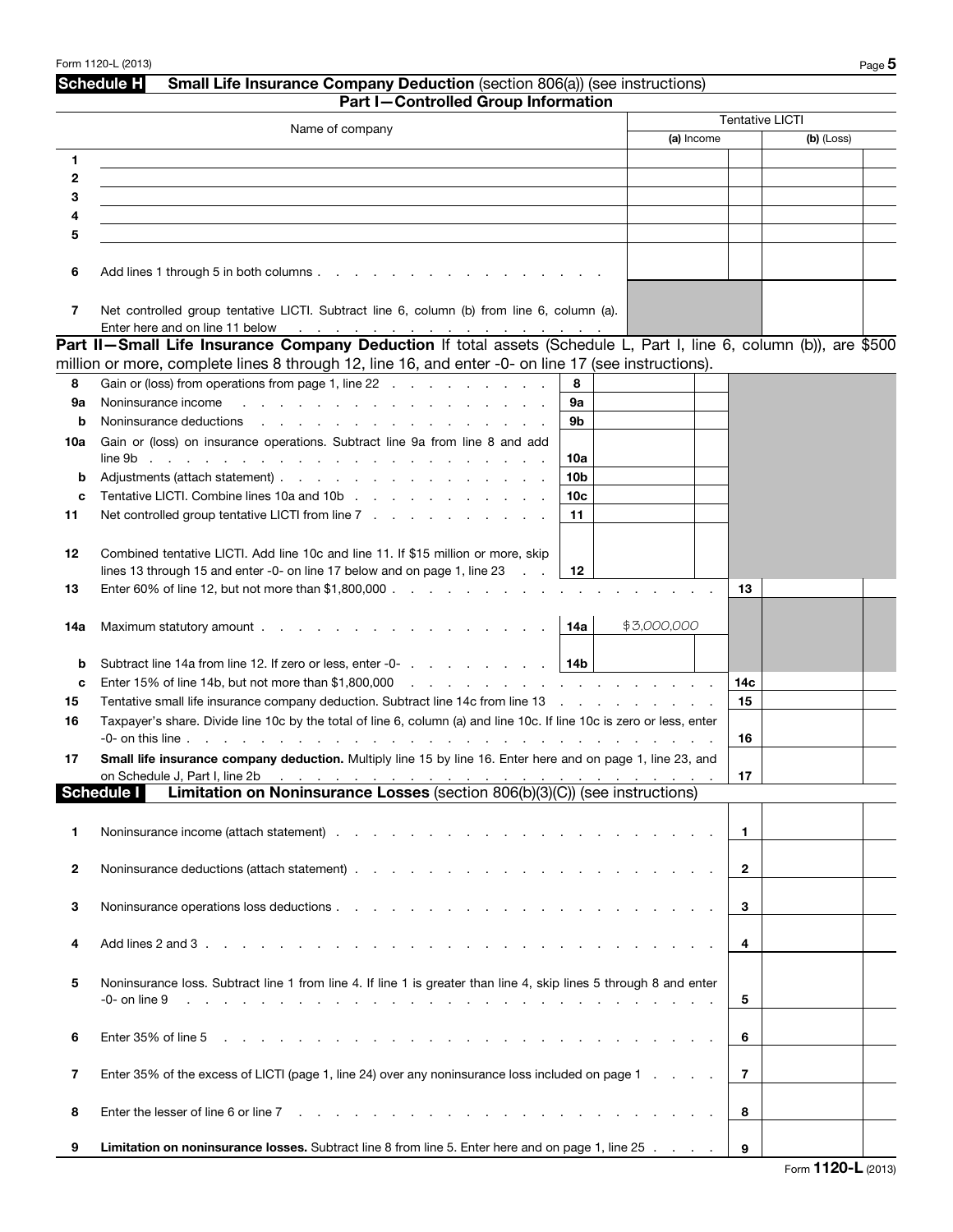|    | Form 1120-L (2013)                                                                                                                                                                                                                                    |                         | Page 6 |
|----|-------------------------------------------------------------------------------------------------------------------------------------------------------------------------------------------------------------------------------------------------------|-------------------------|--------|
|    | Schedule J<br>Part I-Shareholders Surplus Account (Stock Companies Only) (section 815(c)) (see instructions)                                                                                                                                          |                         |        |
| 1a |                                                                                                                                                                                                                                                       | 1a                      |        |
| b  | Transfers under pre-1984 sections $815(d)(1)$ and (4) for the preceding year $\ldots$ .                                                                                                                                                               | 1b                      |        |
| c  |                                                                                                                                                                                                                                                       | 1c                      |        |
| 2a |                                                                                                                                                                                                                                                       | 2a                      |        |
| b  |                                                                                                                                                                                                                                                       | 2 <sub>b</sub>          |        |
| C  | Dividends-received deduction (Schedule A, line 16, column (c)) result and containing the containing of the Dividends of the Dividends of the Dividends of the Dividends of the Dividends of the Dividends of the Dividends of                         | 2c                      |        |
| d  |                                                                                                                                                                                                                                                       | 2d                      |        |
| 3  |                                                                                                                                                                                                                                                       | 3                       |        |
| 4  | Tax liability without regard to section 815. Figure the tax on line 2a as if it were total taxable income                                                                                                                                             | 4                       |        |
| 5  | Subtract line 4 from line 3. If zero or less, enter -0-                                                                                                                                                                                               | 5                       |        |
| 6  | Direct or indirect distributions in the tax year but not more than line $5 \ldots$ ,                                                                                                                                                                  | 6                       |        |
| 7  |                                                                                                                                                                                                                                                       | $\overline{7}$          |        |
|    | Part II-Policyholders Surplus Account (Stock Companies Only) (section 815(d)) (see instructions)                                                                                                                                                      |                         |        |
| 8  |                                                                                                                                                                                                                                                       | 8                       |        |
| 9а | Direct or indirect distributions in excess of the amount on line 5, Part I above.<br>9а                                                                                                                                                               |                         |        |
| b  | Tax increase on line 9a<br>9b<br>the contract of the contract of the contract of the contract of                                                                                                                                                      |                         |        |
| c  | Subtractions from account under pre-1984 sections 815(d)(1) and (4)<br>9c                                                                                                                                                                             |                         |        |
| d  | Tax increase on line 9c<br><b>9d</b><br>$\frac{1}{2}$ , $\frac{1}{2}$ , $\frac{1}{2}$ , $\frac{1}{2}$ , $\frac{1}{2}$ , $\frac{1}{2}$ , $\frac{1}{2}$ , $\frac{1}{2}$ , $\frac{1}{2}$ , $\frac{1}{2}$ , $\frac{1}{2}$ , $\frac{1}{2}$ , $\frac{1}{2}$ |                         |        |
| е  | Subtraction from account under pre-1984 sections 815(d)(2)<br>9е                                                                                                                                                                                      |                         |        |
| 10 | Add lines 9a through 9e, but not more than line 8. Enter here and on page 1, line 26                                                                                                                                                                  | 10                      |        |
| 11 | Balance at the end of the tax year. Subtract line 10 from line 8<br>the contract of the contract of the contract of                                                                                                                                   | 11                      |        |
|    | <b>Schedule K</b><br>Tax Computation (see instructions)                                                                                                                                                                                               |                         |        |
| 1. | Check if the corporation is a member of a controlled group (attach Schedule O (Form 1120)). $\blacksquare$                                                                                                                                            |                         |        |
| 2  | Income tax.<br>$\mathbf{r}$ , and $\mathbf{r}$ , and $\mathbf{r}$ , and $\mathbf{r}$                                                                                                                                                                  | $\mathbf{2}$            |        |
| 3  |                                                                                                                                                                                                                                                       | 3                       |        |
| 4  |                                                                                                                                                                                                                                                       | 4                       |        |
| 5a | Foreign tax credit (attach Form 1118)<br>5a                                                                                                                                                                                                           |                         |        |
| b  | 5b                                                                                                                                                                                                                                                    |                         |        |
| c  | General business credit (attach Form 3800)<br>5с                                                                                                                                                                                                      |                         |        |
| d  | Credit for prior year minimum tax (attach Form 8827)<br>5d                                                                                                                                                                                            |                         |        |
| e  | Bond credits from Form 8912<br>5e                                                                                                                                                                                                                     |                         |        |
| 6  | <b>Total credits.</b> Add lines 5a through 5e reader and contact the contact of the contact of the contact of the contact of the contact of the contact of the contact of the contact of the contact of the contact of the contact                    | 6                       |        |
| 7  | Subtract line 6 from line 4<br>and the contract of the contract of the contract of the contract of the contract of                                                                                                                                    | $\overline{7}$          |        |
| 8  | Foreign corporations-tax on income not effectively connected with U.S. business                                                                                                                                                                       | 8                       |        |
| 9  | Other taxes. Check if from: $\Box$ Form 4255 $\Box$ Form 8611 $\Box$ Other (attach statement) $\Box$ .                                                                                                                                                | 9                       |        |
| 10 | Total tax. Add lines 7 through 9. Enter here and on page 1, line 28                                                                                                                                                                                   | 10<br>$\overline{1100}$ |        |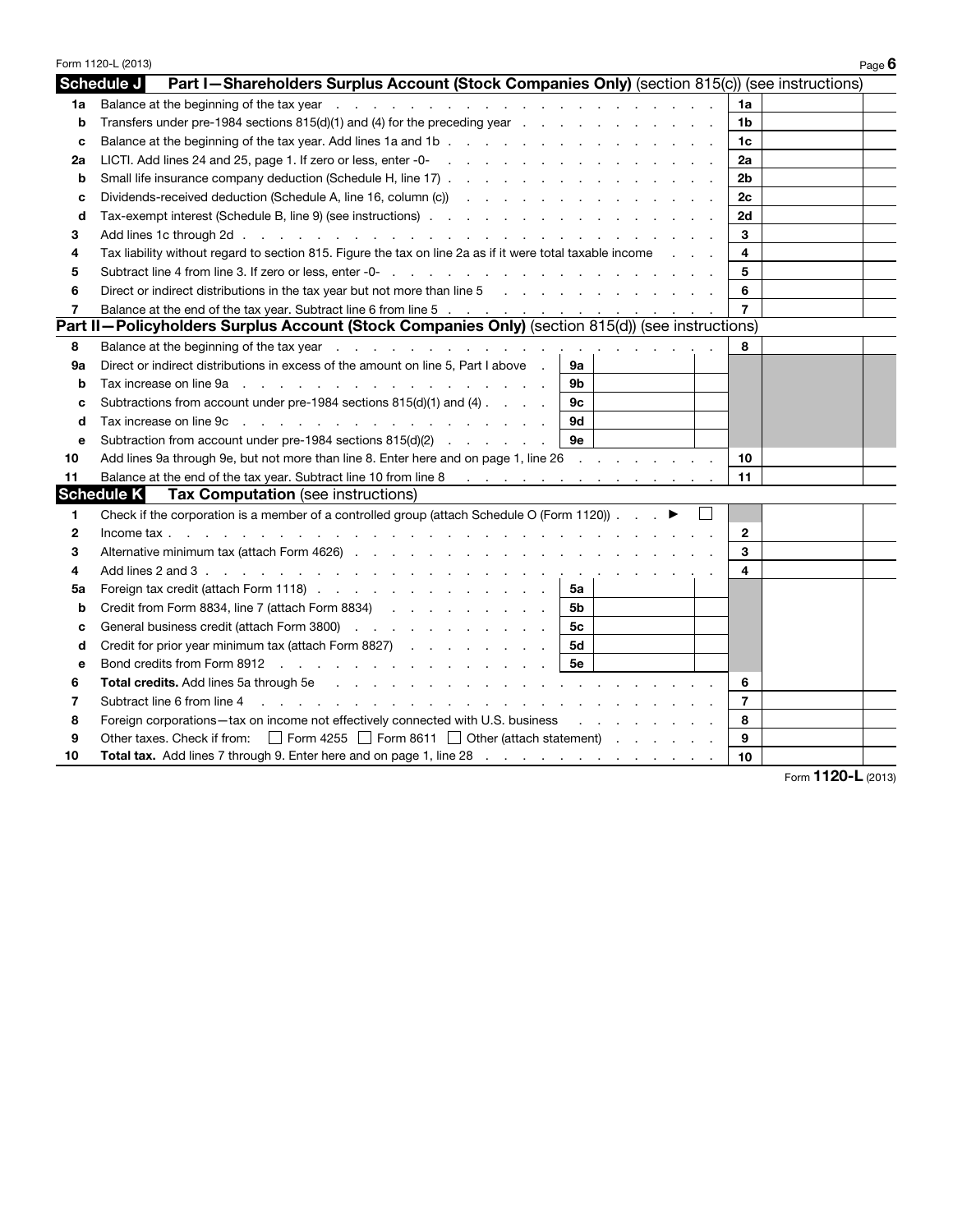| Schedule L I | <b>Part I-Total Assets</b> (section 806(a)(3)(C)) (see instructions) |
|--------------|----------------------------------------------------------------------|
|              |                                                                      |

|    |                                                                |                | (a) Beginning of tax year | (b) End of tax year |
|----|----------------------------------------------------------------|----------------|---------------------------|---------------------|
|    |                                                                |                |                           |                     |
|    |                                                                | $\overline{2}$ |                           |                     |
| 3  | Proportionate share of partnership and trust assets $\ldots$ 3 |                |                           |                     |
| 4  |                                                                |                |                           |                     |
| 5. |                                                                |                |                           |                     |
| 6. |                                                                |                |                           |                     |

| <b>Part II-Total Assets and Total Insurance Liabilities</b> (section $842(b)(2)(B)(i)$ ) (see instructions) |  |
|-------------------------------------------------------------------------------------------------------------|--|
|-------------------------------------------------------------------------------------------------------------|--|

Line references below are to the "Assets" (lines 1 and 2) and "Liabilities, Surplus, and Other Funds" (lines 3 through 13) sections of the NAIC Annual Statement.

|              |                                                                                                                                                                                                                                                                                                                     |                | (a) Beginning of tax year | (b) End of tax year            |  |
|--------------|---------------------------------------------------------------------------------------------------------------------------------------------------------------------------------------------------------------------------------------------------------------------------------------------------------------------|----------------|---------------------------|--------------------------------|--|
| 1            |                                                                                                                                                                                                                                                                                                                     | $\blacksquare$ |                           |                                |  |
| $\mathbf{2}$ | Total assets (line 28) $\ldots$ $\ldots$ $\ldots$ $\ldots$ $\ldots$ $\ldots$ $\ldots$ $\ldots$ $\ldots$                                                                                                                                                                                                             | $\overline{2}$ |                           |                                |  |
| 3            |                                                                                                                                                                                                                                                                                                                     | 3              |                           |                                |  |
| 4            | Reserve for accident and health policies (line 2)                                                                                                                                                                                                                                                                   | 4              |                           |                                |  |
| 5            | Liability for deposit-type contracts (line 3)                                                                                                                                                                                                                                                                       | 5              |                           |                                |  |
| 6            |                                                                                                                                                                                                                                                                                                                     | 6              |                           |                                |  |
| 7            | Accident and health policy and contract claims (line 4.2)                                                                                                                                                                                                                                                           | 7              |                           |                                |  |
| 8            | Policyholder's dividend and coupon accumulations (line 5)                                                                                                                                                                                                                                                           | 8              |                           |                                |  |
| 9            | Premiums and annuity considerations received in advance less discount (line 8)                                                                                                                                                                                                                                      | 9              |                           |                                |  |
| 10           | Surrender values on canceled policies (line 9.1)                                                                                                                                                                                                                                                                    | 10             |                           |                                |  |
| 11           | Part of other amounts payable on reinsurance assumed (line 9.3)                                                                                                                                                                                                                                                     | -11            |                           |                                |  |
| 12           | Part of aggregate write-ins for liabilities (line 25). (Only include items or amounts<br>includible in "total insurance liabilities on U.S. business" as defined in section 842(b)(2)<br>(B)(i))<br>the contract of the contract of the contract of the contract of the contract of the contract of the contract of | 12             |                           |                                |  |
| 13           | Separate accounts statement (line 27)                                                                                                                                                                                                                                                                               | -13            |                           |                                |  |
| 14           | <b>Total insurance liabilities.</b> Add lines 3 through 13                                                                                                                                                                                                                                                          | -14            |                           | $F_{\text{arm}}$ 1190-L (2012) |  |